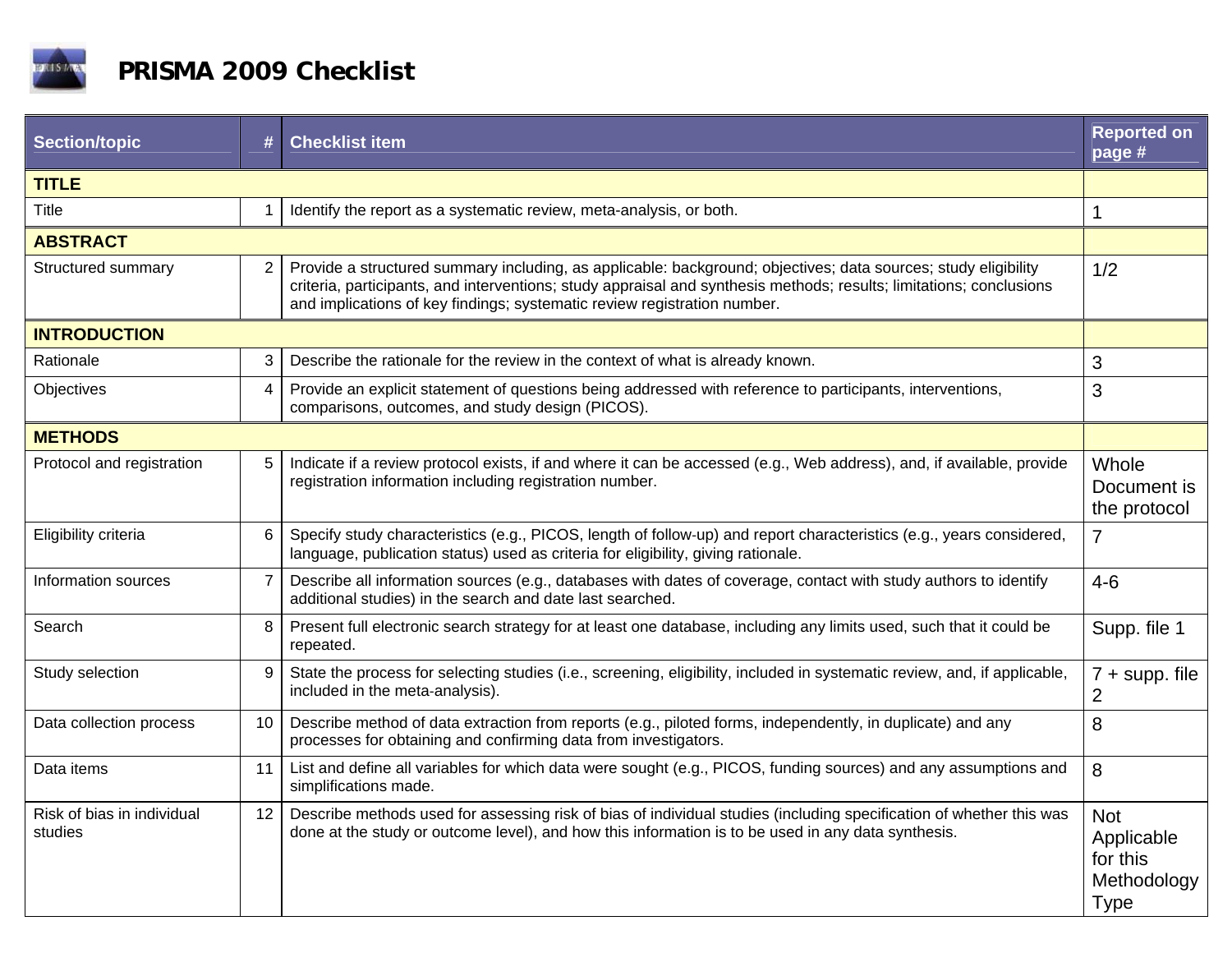

## **PRISMA 2009 Checklist**

| Summary measures     | 13 | State the principal summary measures (e.g., risk ratio, difference in means).                                                                                | <b>Not</b><br>Applicable<br>for this<br>Methodology<br><b>Type</b> |
|----------------------|----|--------------------------------------------------------------------------------------------------------------------------------------------------------------|--------------------------------------------------------------------|
| Synthesis of results | 14 | Describe the methods of handling data and combining results of studies, if done, including measures of<br>consistency (e.g., $I^2$ ) for each meta-analysis. |                                                                    |

## Page 1 of 2

| <b>Section/topic</b>          | #  | <b>Checklist item</b>                                                                                                                                                                                       | <b>Reported on</b><br>page #                                       |
|-------------------------------|----|-------------------------------------------------------------------------------------------------------------------------------------------------------------------------------------------------------------|--------------------------------------------------------------------|
| Risk of bias across studies   | 15 | Specify any assessment of risk of bias that may affect the cumulative evidence (e.g., publication bias, selective<br>reporting within studies).                                                             | <b>Not</b><br>Applicable<br>for this<br>Methodology<br><b>Type</b> |
| Additional analyses           | 16 | Describe methods of additional analyses (e.g., sensitivity or subgroup analyses, meta-regression), if done,<br>indicating which were pre-specified.                                                         | <b>Not</b><br>Applicable<br>for this<br>Methodology<br><b>Type</b> |
| <b>RESULTS</b>                |    |                                                                                                                                                                                                             |                                                                    |
| Study selection               | 17 | Give numbers of studies screened, assessed for eligibility, and included in the review, with reasons for exclusions<br>at each stage, ideally with a flow diagram.                                          | $n/a$ as this is<br>protocol                                       |
| Study characteristics         | 18 | For each study, present characteristics for which data were extracted (e.g., study size, PICOS, follow-up period)<br>and provide the citations.                                                             | $n/a$ as this is<br>protocol                                       |
| Risk of bias within studies   | 19 | Present data on risk of bias of each study and, if available, any outcome level assessment (see item 12).                                                                                                   | n/a as this is<br>protocol                                         |
| Results of individual studies | 20 | For all outcomes considered (benefits or harms), present, for each study: (a) simple summary data for each<br>intervention group (b) effect estimates and confidence intervals, ideally with a forest plot. | $n/a$ as this is<br>protocol                                       |
| Synthesis of results          | 21 | Present results of each meta-analysis done, including confidence intervals and measures of consistency.                                                                                                     | $n/a$ as this is<br>protocol                                       |
| Risk of bias across studies   | 22 | Present results of any assessment of risk of bias across studies (see Item 15).                                                                                                                             | $n/a$ as this is<br>protocol                                       |